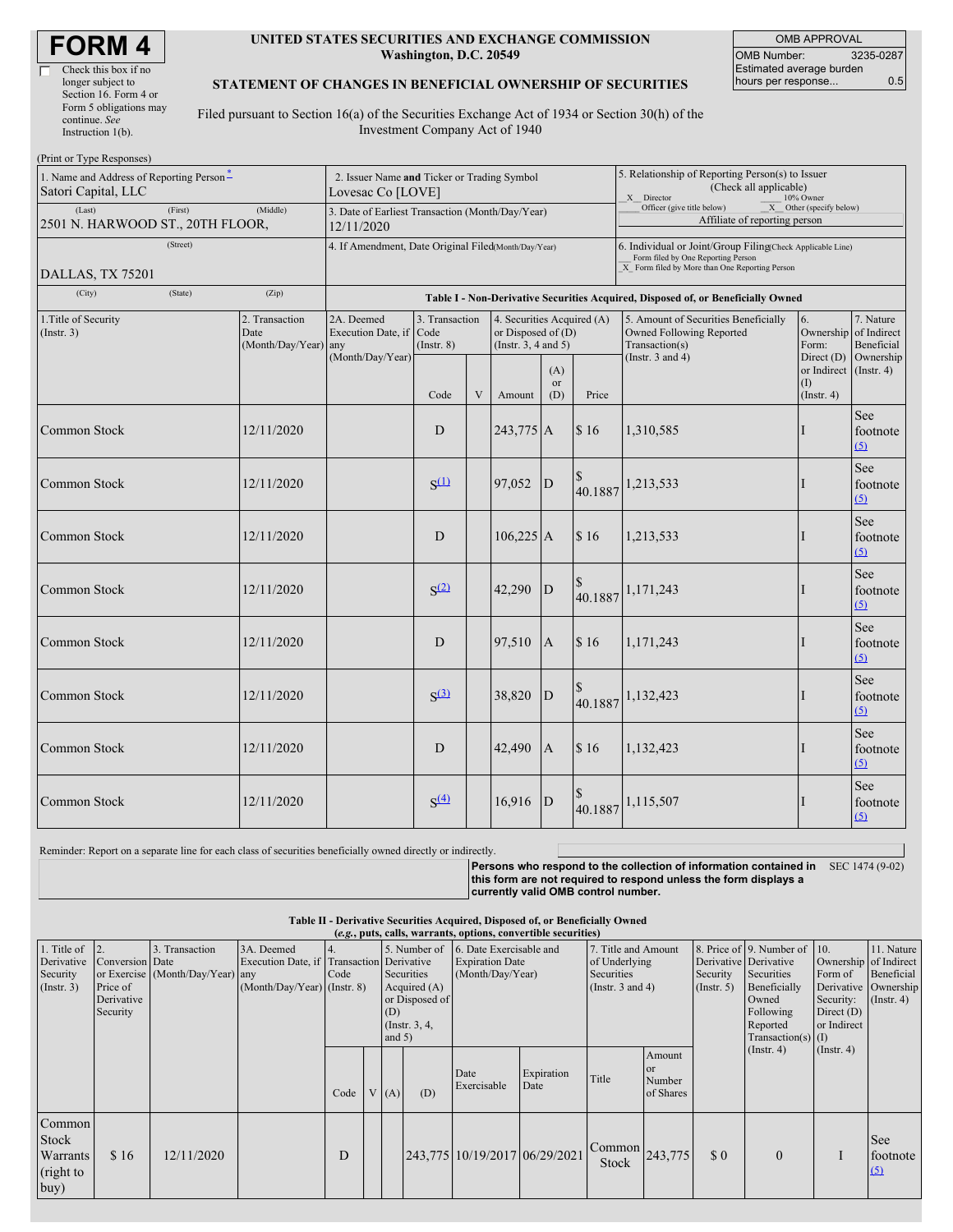| Common<br>Stock<br>Warrants<br>(right to<br>buy)        | \$16 | 12/11/2020 | D |  | 106,225 10/19/2017 06/29/2021 | Common<br>Stock | 106,225 | \$0 | $\mathbf{0}$ | See<br>footnote<br>(5)        |
|---------------------------------------------------------|------|------------|---|--|-------------------------------|-----------------|---------|-----|--------------|-------------------------------|
| Common<br><b>Stock</b><br>Warrants<br>(right to<br>buy) | \$16 | 12/11/2020 | D |  | 97,510 03/27/2017 06/29/2021  | Common<br>Stock | 97,510  | \$0 | $\mathbf{0}$ | See<br>footnote<br>(5)        |
| Common<br>Stock<br>Warrants<br>(right to<br>buy)        | \$16 | 12/11/2020 | D |  | 42,490 03/27/2017 06/29/2021  | Common<br>Stock | 42,490  | \$0 | $\mathbf{0}$ | <b>See</b><br>footnote<br>(5) |

# **Reporting Owners**

|                                                                                                           | <b>Relationships</b> |                          |                      |                               |  |  |  |  |  |
|-----------------------------------------------------------------------------------------------------------|----------------------|--------------------------|----------------------|-------------------------------|--|--|--|--|--|
| <b>Reporting Owner Name / Address</b>                                                                     |                      | 10%<br>Director<br>Owner | Officer <sup>1</sup> | Other                         |  |  |  |  |  |
| Satori Capital, LLC<br>2501 N. HARWOOD ST., 20TH FLOOR<br>DALLAS, TX 75201                                | X                    |                          |                      | Affiliate of reporting person |  |  |  |  |  |
| Grafer John Richard<br>C/O THE LOVESAC COMPANY<br>TWO LANDMARK SQUARE, SUITE 300<br>STAMFORD,, CT 06901   | $\mathbf{x}$         |                          |                      |                               |  |  |  |  |  |
| SCGPM, LLC<br>2501 N. HARWOOD ST., 20TH FLOOR<br>DALLAS,, TX 75201                                        |                      |                          |                      | Affiliate of reporting person |  |  |  |  |  |
| Satori Capital Strategic Opportunities GP, LLC<br>2501 N. HARWOOD ST., 20TH FLOOR<br>DALLAS,, TX 75201    |                      |                          |                      | Affiliate of reporting person |  |  |  |  |  |
| Satori Capital III GP, LLC<br>2501 N. HARWOOD ST., 20TH FLOOR<br><b>DALLAS., TX 75201</b>                 |                      |                          |                      | Affiliate of reporting person |  |  |  |  |  |
| Satori Capital Strategic Opportunities, LP<br>2501 N. HARWOOD ST., 20TH FLOOR<br><b>DALLAS., TX 75201</b> |                      |                          |                      | Affiliate of reporting person |  |  |  |  |  |
| Satori Capital III, LP<br>2501 N. HARWOOD ST., 20TH FLOOR<br>DALLAS., TX 75201                            |                      |                          |                      | Affiliate of reporting person |  |  |  |  |  |
| <b>VANDERBECK SUNNY</b><br>2501 N. HARWOOD ST., 20TH FLOOR<br>DALLAS., TX 75201                           |                      |                          |                      | Affiliate of reporting person |  |  |  |  |  |
| Eisenman Randy<br>2501 N. HARWOOD ST., 20TH FLOOR<br>DALLAS,, TX 75201                                    |                      |                          |                      | Affiliate of reporting person |  |  |  |  |  |

## **Signatures**

| Satori Capital, LLC By: /s/ Sunny Vanderbeck Title: President                                                         |  |            |  |  |  |  |  |  |
|-----------------------------------------------------------------------------------------------------------------------|--|------------|--|--|--|--|--|--|
| "Signature of Reporting Person"                                                                                       |  |            |  |  |  |  |  |  |
| /s/ John Richard Grafer                                                                                               |  | 12/15/2020 |  |  |  |  |  |  |
| "Signature of Reporting Person                                                                                        |  |            |  |  |  |  |  |  |
| SCGPM, LLC By: /s/ Sunny Vanderbeck Title: President                                                                  |  |            |  |  |  |  |  |  |
| "Signature of Reporting Person"                                                                                       |  | Date       |  |  |  |  |  |  |
| Satori Capital Strategic Opportunities GP, LLC By: SCGPM, LLC, its Manager, By: /s/ Sunny Vanderbeck Title: President |  |            |  |  |  |  |  |  |
| ** Signature of Reporting Person                                                                                      |  | Date       |  |  |  |  |  |  |